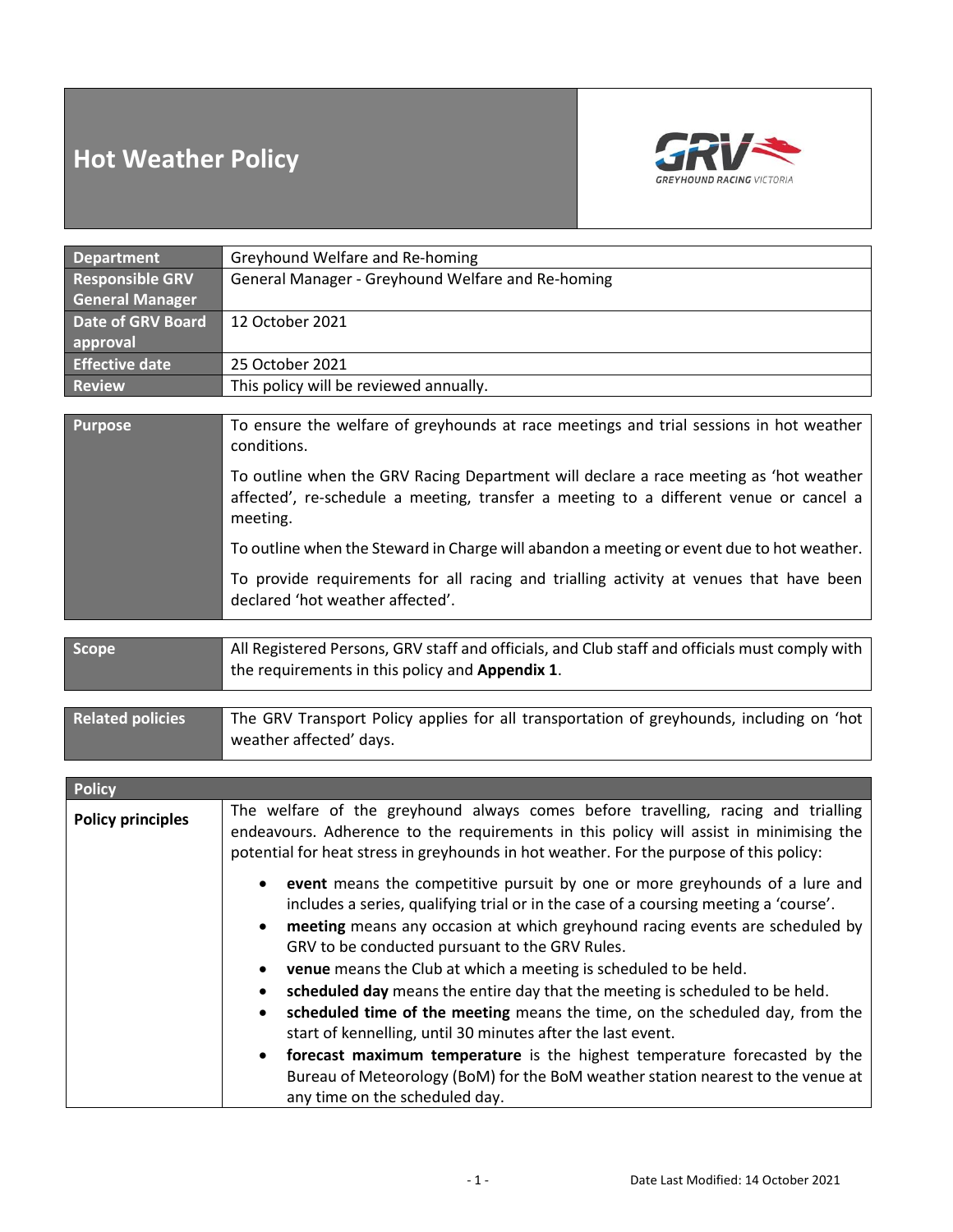|                                                                | hot weather affected means where the forecast maximum temperature at the<br>$\bullet$<br>venue at any time on the scheduled day (regardless of the time the meeting is due<br>to start and finish) is 32°C or higher.<br>cancelled meeting means a meeting that the GRV Racing Department has<br>$\bullet$<br>determined will not proceed prior to fields being finalised.<br>abandoned meeting and/or abandoned event means a meeting and/or an event<br>$\bullet$<br>that, the Stewards Department has determined will not start or continue after the<br>fields have been finalised. |
|----------------------------------------------------------------|-----------------------------------------------------------------------------------------------------------------------------------------------------------------------------------------------------------------------------------------------------------------------------------------------------------------------------------------------------------------------------------------------------------------------------------------------------------------------------------------------------------------------------------------------------------------------------------------|
| Declaring a hot<br>weather affected<br>day                     | The GRV Racing Department will declare a venue to be hot weather affected if the<br>1.<br>forecast maximum temperature is 32°C or higher at the venue at any time on the<br>scheduled day <sup>1</sup> .                                                                                                                                                                                                                                                                                                                                                                                |
|                                                                | Once a venue has been declared to be hot weather affected, the venue will remain hot<br>2.<br>weather affected regardless of any change to forecast temperature or actual<br>temperature on the day.                                                                                                                                                                                                                                                                                                                                                                                    |
|                                                                | Kennelling for declared hot weather affected day, twilight and night meetings will open<br>3.<br>30 minutes earlier than standard kennelling times. Kennels will not open early for hot<br>weather affected morning meetings.                                                                                                                                                                                                                                                                                                                                                           |
| <b>Scratchings on hot</b><br>weather affected<br>days          | If a venue has been declared hot weather affected prior to the appointed scratching<br>4.<br>time for that meeting, a stand down penalty will not be applied to any nominated<br>greyhound withdrawn (due to the hot weather) from racing between the time of<br>declaration the appointed scratching time. <sup>2</sup>                                                                                                                                                                                                                                                                |
|                                                                | If a venue has been declared hot weather affected after the appointed scratching time<br>5.<br>for that meeting, the Stewards may, at their discretion, waive the stand down penalty<br>if the greyhound's withdrawal is notified to Stewards between the time of the<br>declaration and the close of kennelling.                                                                                                                                                                                                                                                                       |
| Participant<br>requirements on<br>hot weather<br>affected days | Registered Persons must transport greyhounds in compliance with the GRV Transport<br>6.<br>Policy.                                                                                                                                                                                                                                                                                                                                                                                                                                                                                      |
|                                                                | 7. In addition to barking muzzle restrictions during hot weather affected journeys in<br>accordance with the GRV Transport Policy, Registered Persons must not use, or allow<br>another person to use, barking muzzles on any greyhounds at the venue, at any time on<br>a hot weather affected day.                                                                                                                                                                                                                                                                                    |
|                                                                | Registered Persons are permitted to use cooling vests on their greyhounds at any time<br>8.<br>prior to or after racing or trialling.                                                                                                                                                                                                                                                                                                                                                                                                                                                   |
|                                                                | Upon arrival at the venue, a greyhound must be immediately offered drinking water<br>9.<br>before proceeding to kennelling.                                                                                                                                                                                                                                                                                                                                                                                                                                                             |

<sup>1</sup> Regardless of the time the meeting is due to start and finish.

 $2$  It is not permitted, and is a breach of this policy, for a Registered Person to take advantage of penalty-free scratching by falsely scratching a greyhound due to hot weather when the true reason is something else, including but not limited to injury, illness, seasonal, unfavourable box draw and insufficient air-conditioned transport.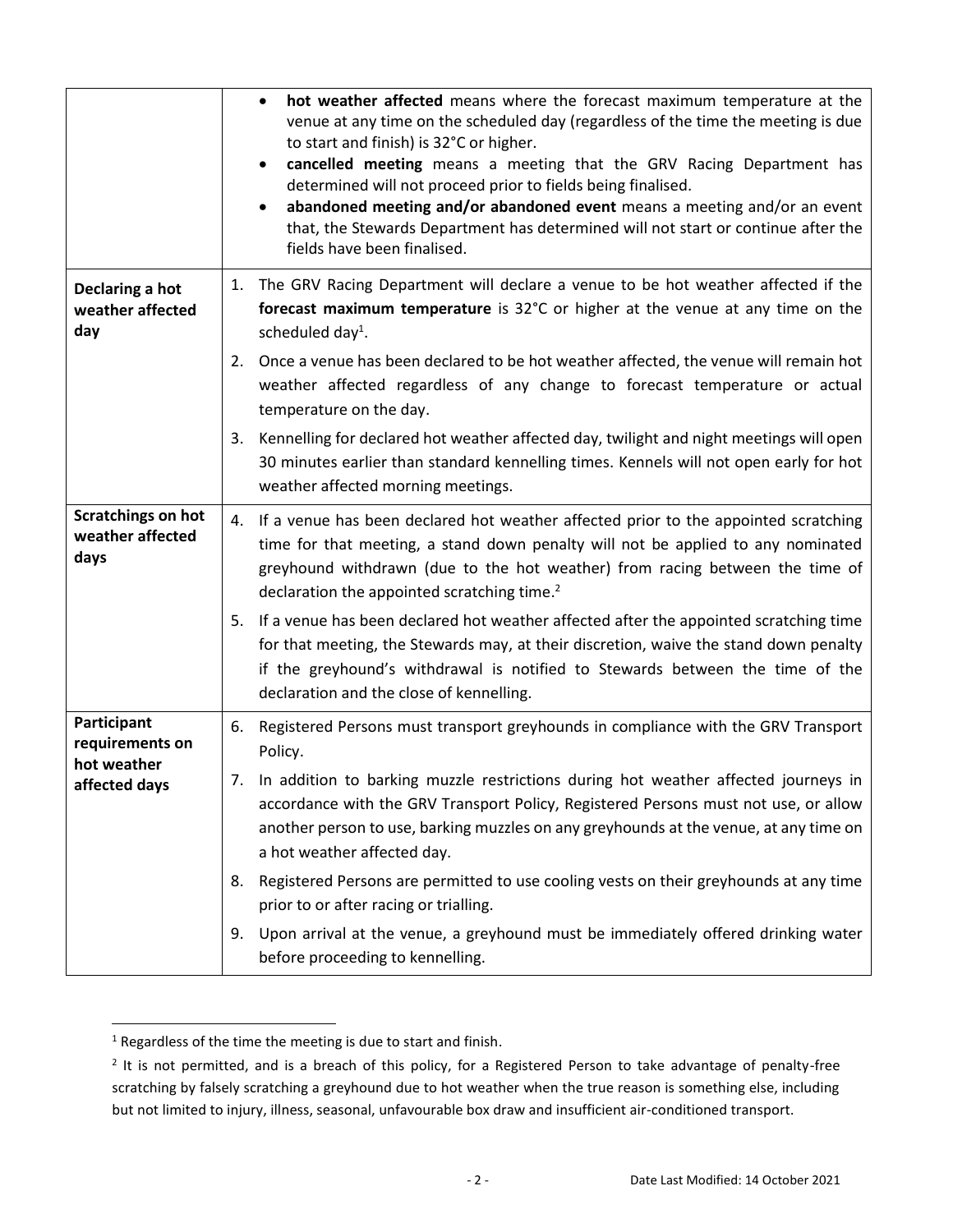|                                                                                                   | 10. Prior to an event, greyhounds must proceed directly to the starting boxes without being                                                                                                                                                                                                                                                                                                                                                                                                                                                                                                                                                             |
|---------------------------------------------------------------------------------------------------|---------------------------------------------------------------------------------------------------------------------------------------------------------------------------------------------------------------------------------------------------------------------------------------------------------------------------------------------------------------------------------------------------------------------------------------------------------------------------------------------------------------------------------------------------------------------------------------------------------------------------------------------------------|
|                                                                                                   | paraded.                                                                                                                                                                                                                                                                                                                                                                                                                                                                                                                                                                                                                                                |
|                                                                                                   | 11. Immediately after the greyhound has competed in its event, the greyhound must be                                                                                                                                                                                                                                                                                                                                                                                                                                                                                                                                                                    |
|                                                                                                   | taken to the nearest hosing or wash-down bay, without being paraded. The greyhound<br>must be:                                                                                                                                                                                                                                                                                                                                                                                                                                                                                                                                                          |
|                                                                                                   | a. offered drinking water; and                                                                                                                                                                                                                                                                                                                                                                                                                                                                                                                                                                                                                          |
|                                                                                                   | b. hosed down so that it is thoroughly wet on the feet, chest, head, neck, back and<br>groin areas. Excess water must be removed from the greyhound immediately<br>afterwards.                                                                                                                                                                                                                                                                                                                                                                                                                                                                          |
|                                                                                                   | 12. Greyhounds must remain on course, preferably inside the kennel block, for a minimum<br>of 15 minutes after their race or trial, to allow the greyhound to cool down.                                                                                                                                                                                                                                                                                                                                                                                                                                                                                |
|                                                                                                   | 13. The Registered Person in control of the greyhound must immediately seek veterinary<br>advice if the greyhound is showing signs of heat stress, passing dark or red coloured<br>urine, or exhibiting any other abnormalities. <sup>3</sup>                                                                                                                                                                                                                                                                                                                                                                                                           |
| <b>Club requirements</b><br>for meeting held at<br>their venue on hot<br>weather affected<br>days | 14. Club air conditioning systems must be functional and serviced at least annually in the<br>months of August or September.                                                                                                                                                                                                                                                                                                                                                                                                                                                                                                                            |
|                                                                                                   | 15. Clubs must have a functioning weather station, installed in an appropriate position at<br>the venue as determined in consultation with GRV, which is regularly maintained and<br>subjected to regular quality control.                                                                                                                                                                                                                                                                                                                                                                                                                              |
|                                                                                                   | 16. Clubs must maintain the ambient temperature in the kennels between 16 - 24°C during<br>the scheduled time of the meeting, with the ideal target temperature being 18°C.                                                                                                                                                                                                                                                                                                                                                                                                                                                                             |
| <b>Trialling at</b><br>meetings that have<br>been declared hot<br>weather affected                | 17. Where a venue has been declared hot weather affected, trials may only occur after<br>twilight and night meetings.                                                                                                                                                                                                                                                                                                                                                                                                                                                                                                                                   |
|                                                                                                   | 18. Trialling must not occur at any time when the ambient temperature at the venue<br>reaches 38°C or higher.                                                                                                                                                                                                                                                                                                                                                                                                                                                                                                                                           |
|                                                                                                   | 19. For venues with air-conditioned trial kennels, greyhounds can only be trialled after<br>meetings if the greyhound has been booked into the air-conditioned trial kennels. If the<br>air-conditioned trial kennels are unavailable or not booked, greyhounds nominated for<br>after-race trials must not arrive at the venue earlier than the scheduled time of the<br>second last race on a hot weather affected day.<br>20. For venues with no air-conditioned trial kennels, greyhounds nominated for after-race<br>trials must not arrive at the venue earlier than the scheduled time of the second last<br>race on a hot weather affected day. |

<sup>&</sup>lt;sup>3</sup> Potential indicators of heat stress include dehydration, panting, skin feeling warm, fast heart rate and pulse, drooling, red gums, muscle tremors and seizures. If there is any doubt as to whether or not a greyhound is suffering from heat stress, the Registered Person in control of the greyhound must consult with the On-Track Veterinarian (OTV) as soon as symptoms present.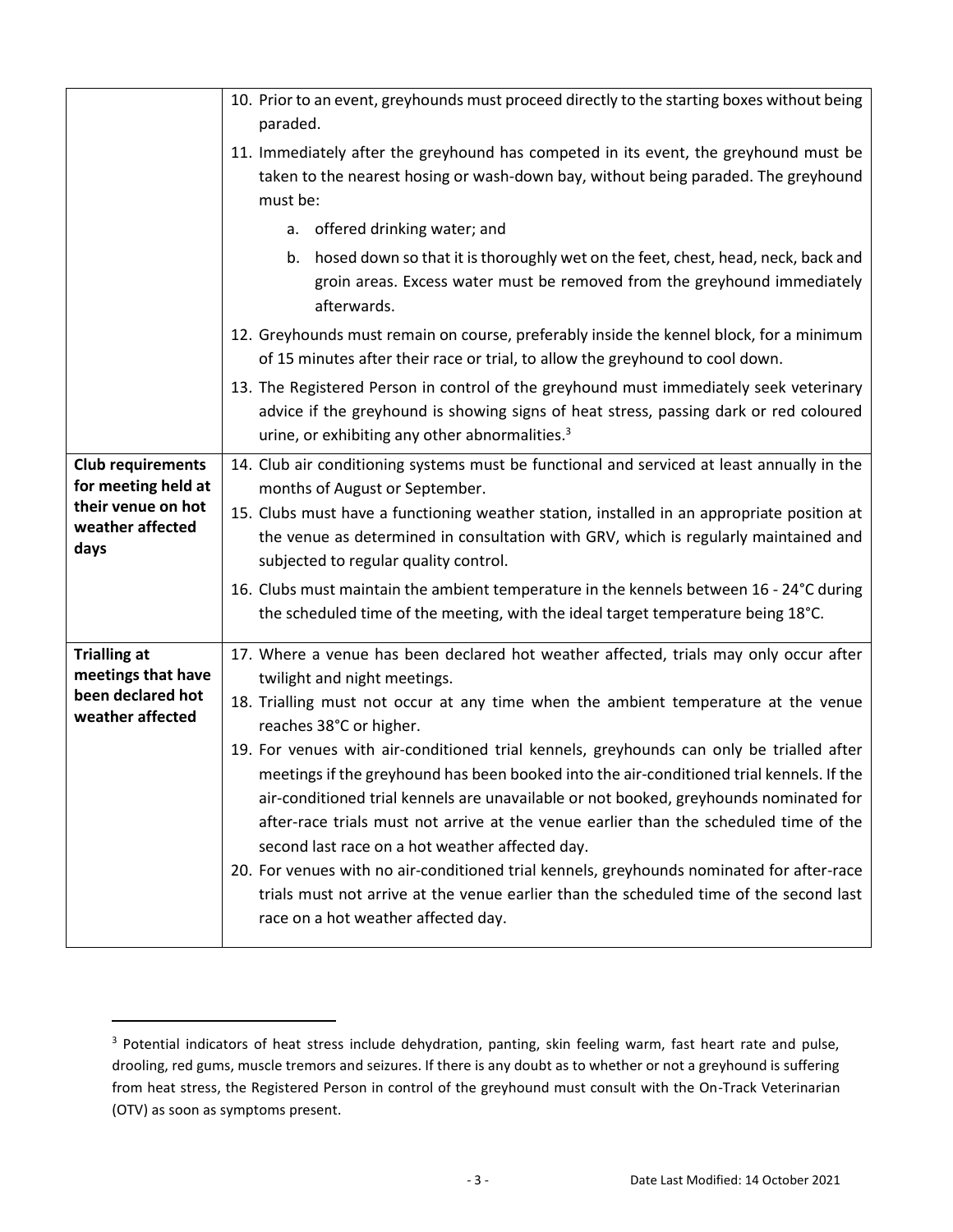| Non-race day<br>trialling in hot<br>weather | 21. Where the forecast maximum temperature for the venue on the scheduled day of non-                                                                                                                                                                                                                      |
|---------------------------------------------|------------------------------------------------------------------------------------------------------------------------------------------------------------------------------------------------------------------------------------------------------------------------------------------------------------|
|                                             | race day trialling is 32 - 37.9°C during the proposed trial session, the Club must:                                                                                                                                                                                                                        |
|                                             | a. continue with the trial session consistent with the principles of the race day<br>options outlined in Appendix 1; or                                                                                                                                                                                    |
|                                             | b. re-schedule the trial session to another time on the scheduled day when the<br>weather is predicted to be less than 32°C; or                                                                                                                                                                            |
|                                             | c. re-schedule the trial session to another day; or                                                                                                                                                                                                                                                        |
|                                             | d. cancel the trial session.                                                                                                                                                                                                                                                                               |
|                                             | 22. Where the forecast maximum temperature for the venue on the scheduled day of non-<br>race day trialling is 38°C or higher during the proposed trial session, the Club must<br>cancel or re-schedule the trial sessions. NOTE: Trial sessions should be cancelled by<br>noon the day prior if possible. |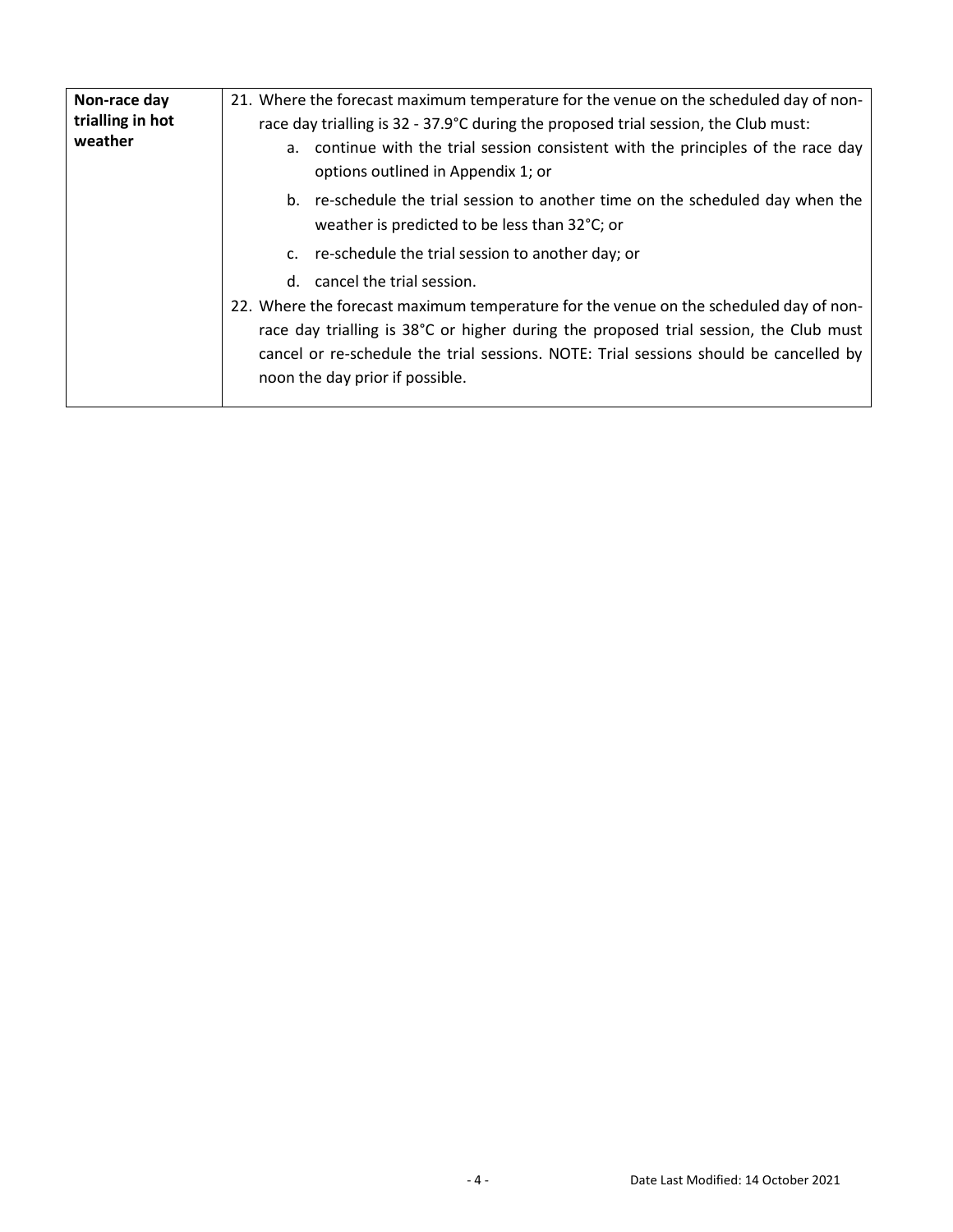# **Appendix 1: Procedures relating to the Hot Weather Policy**

## **Declaring a hot weather affected day**

- The GRV Racing Department will check the temperature forecast for the venue regularly in the week prior to a meeting including monitoring the Bureau of Meteorology's regular updates on the day before the scheduled day.
- Hot weather affected declarations will occur either on the day prior to the scheduled day of the meeting, or on the scheduled day of the meeting. For the avoidance of doubt, this declaration will always occur before fields are finalised.

| <b>Temperature</b> | <b>Options</b>                                                                                                                                                                                           |
|--------------------|----------------------------------------------------------------------------------------------------------------------------------------------------------------------------------------------------------|
| 32 - 37.9°C        | Where the forecast maximum temperature for the venue on the scheduled day is 32 - 37.9°C,<br>the GRV Racing Department will either:                                                                      |
|                    | continue with the meeting consistent with requirements set out in this policy; or<br>a.                                                                                                                  |
|                    | re-schedule the meeting to another time on the scheduled day; or<br>b.                                                                                                                                   |
|                    | re-schedule the meeting to another day; or<br>c.                                                                                                                                                         |
|                    | transfer the meeting to a different venue (if fields are not yet finalised); or<br>d.                                                                                                                    |
|                    | cancel the meeting.<br>e.                                                                                                                                                                                |
|                    | All decisions must take into account the scheduled time of the meeting, travel time and the hot<br>weather requirements of the GRV Transport Policy                                                      |
| 38°C or higher     | Where the forecast maximum temperature for the venue on the scheduled day is 38°C or higher,<br>the GRV Racing Department will either:                                                                   |
|                    | continue with the meeting consistent with requirements set out in this policy (but only<br>a.<br>if the forecast maximum temperature is lower than 38°C during the scheduled time of<br>the meeting); or |
|                    | re-schedule the meeting to another time on the scheduled day (but only if the forecast<br>b.<br>maximum temperature is lower than 38°C during the re-scheduled time of the<br>meeting); or               |
|                    | re-schedule the meeting to another day; or<br>c.                                                                                                                                                         |
|                    | transfer the meeting to a different venue (if fields are not yet finalised); or<br>d.                                                                                                                    |
|                    | cancel the meeting.<br>e.                                                                                                                                                                                |
|                    | All decisions must take into account the scheduled time of the meeting, travel time and the hot<br>weather requirements of the GRV Transport Policy                                                      |

### **GRV options on hot weather affected days**